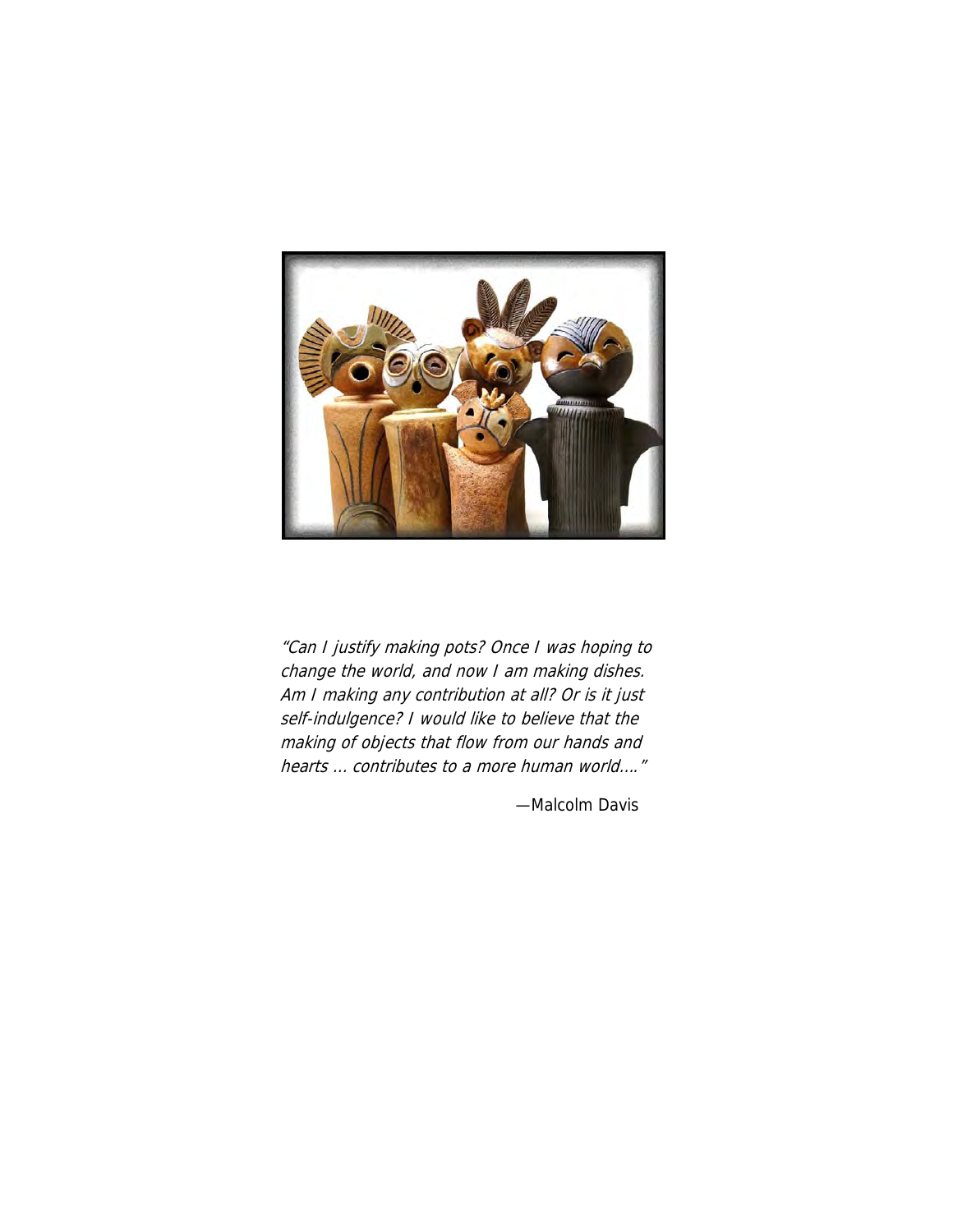Phoebe Lawrence is a native New Mexican potter whose work often reflects the spirit and images of the Southwest. After living many years in Denver where she exhibited in a number of galleries and shows, she moved to Silver City in 2003 and has experienced a surge of creativity, back in her home state.

Phoebe is an active participant in the Expressive Arts Department of Western New Mexico University where, after a professional career in pottery that began in 1980, she is now studying formally for the first time while working toward a Bachelor of Fine Arts.

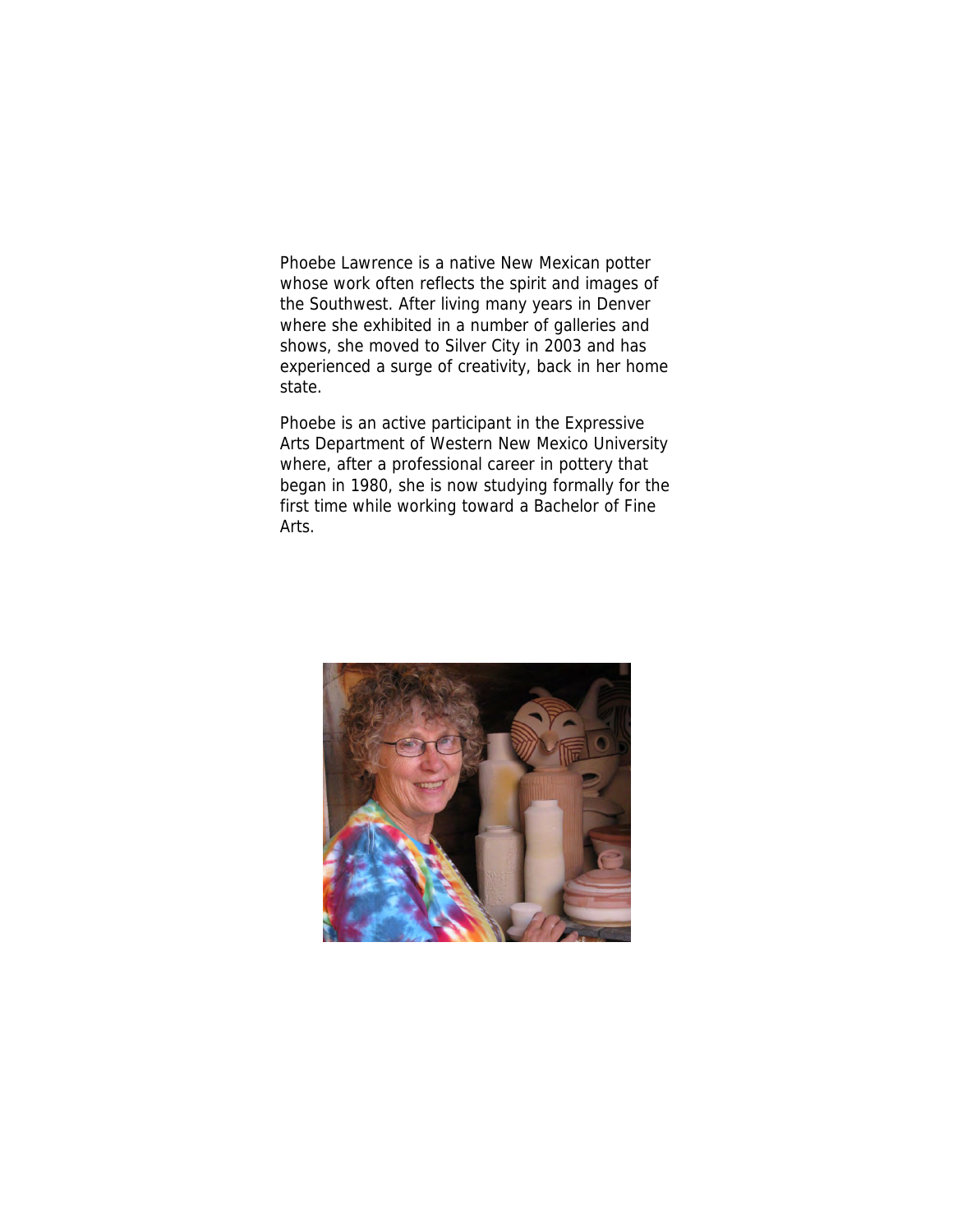Phoebe's work has been molded by a number of influences. She has enjoyed attending workshops by Tom Coleman, the late Malcolm Davis, Warren MacKenzie, and others, and has studied extensively with Claude Smith III and Curtis Dinwiddie. A beloved grandfather who was part Native American also contributed to her artistic vision, along with her Scandinavian ancestry.

Her art was influenced by visits to Nicaragua in the wake of the Contra conflict where she was taken with the images of doves and of the legendary revolutionary leader Sandino, which were displayed on houses, bullet-ridden walls, and storefronts.

She also has traveled in Europe, Japan, Africa, and other parts of Central America, and has lived and studied in Mexico. These experiences, too, have provided inspiration for her clay work.

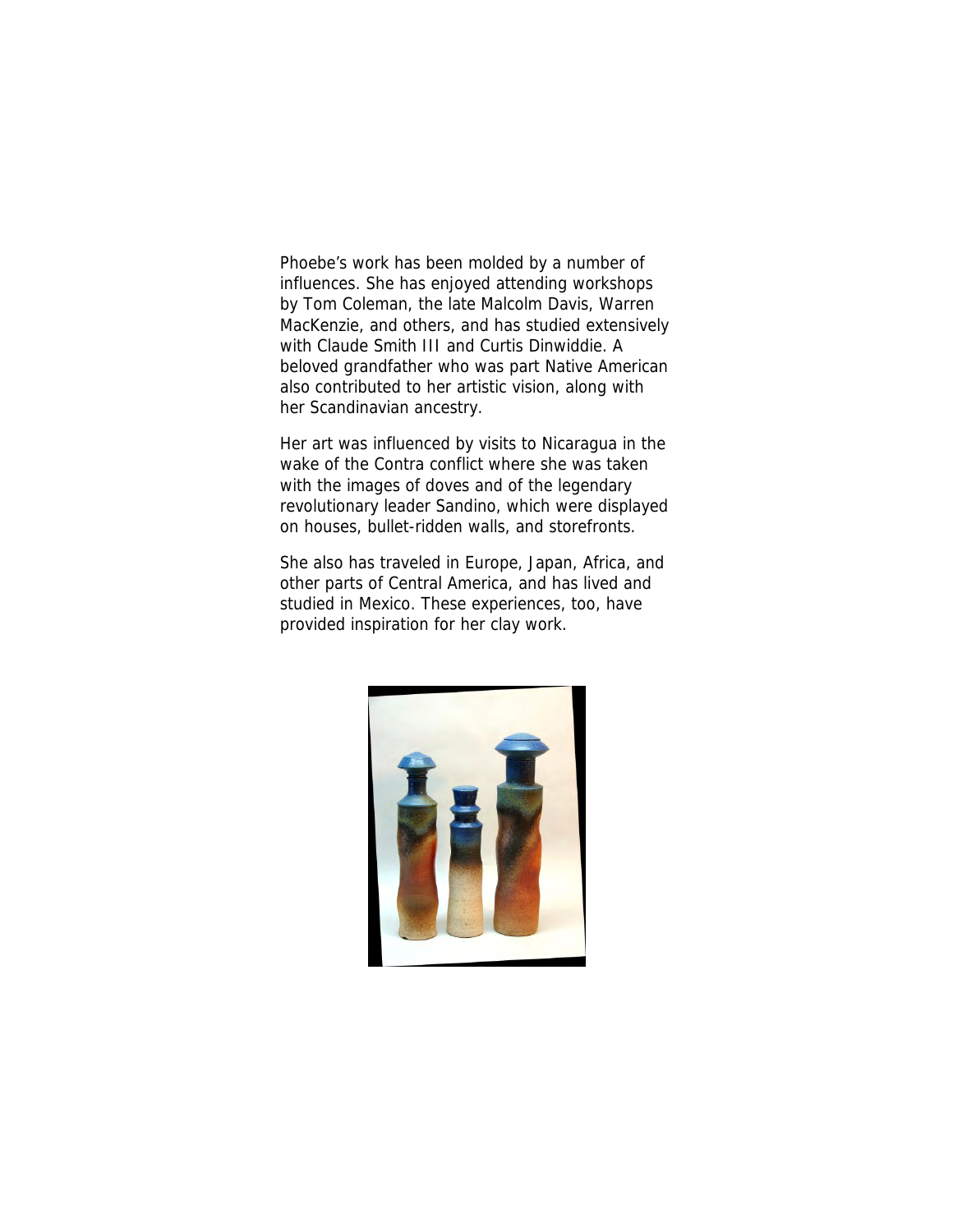Phoebe's ceramics have been described as "unique, beautiful, and highly sought after." Her strengths are form and design, color combinations, and interesting surface textures.

A signature work has been her free-form "pasta sets"—seven-piece serving sets consisting of one large open bowl and six smaller dishes. She often uses these sets as a testing ground for unique color combinations as well as for experimenting with new glazes and designs.



"I found I could say things with color and shapes that I couldn't say any other way—things I had no words for."

—Georgia O'Keeffe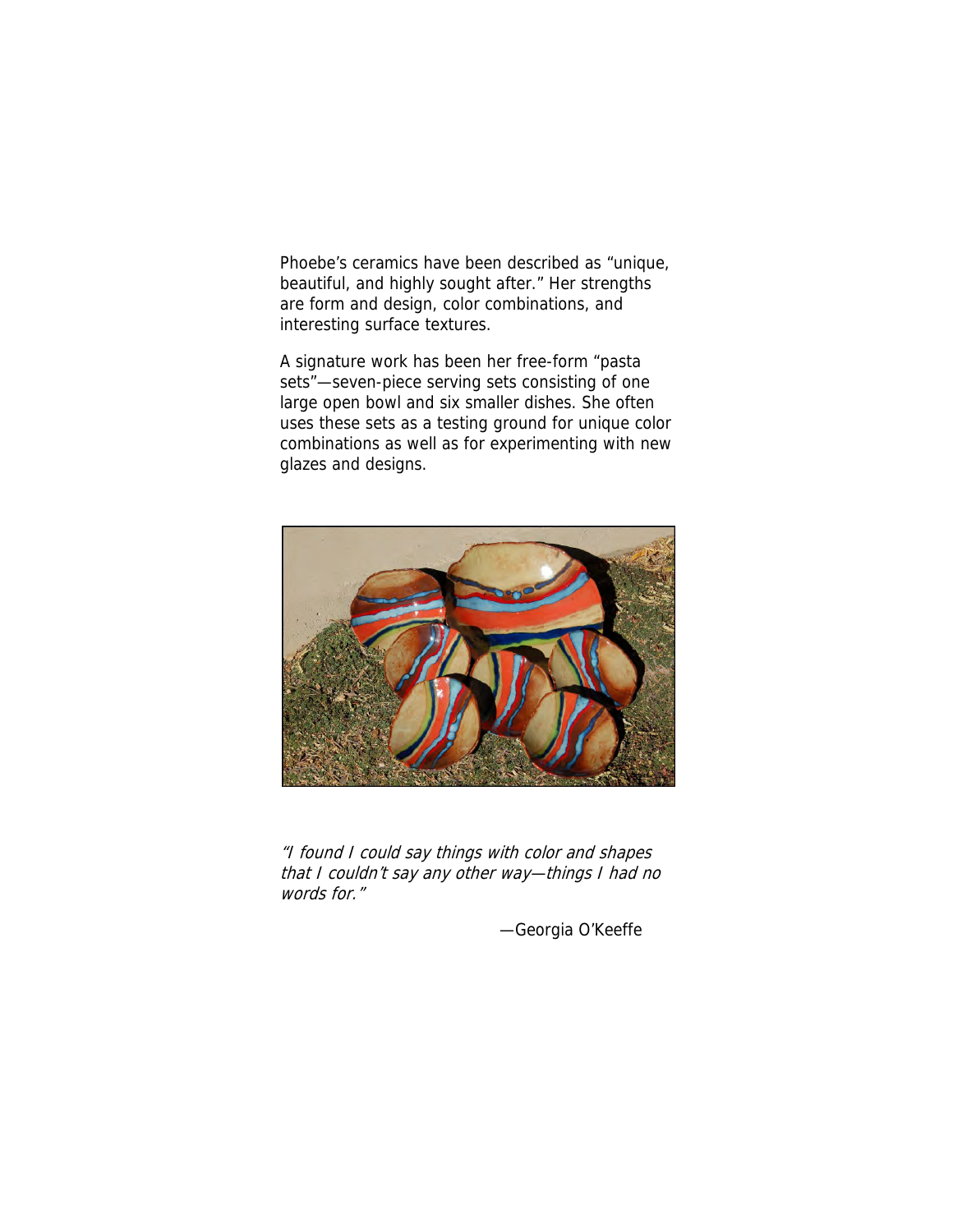In recent years, Phoebe has been experimenting with slab work: altering thrown forms, adding to the forms, or combining them. She began playing with soft slabs to create "raven wrap" sculptures. Working with three-dimensional forms ultimately led to a more refined and stylized type of sculpture, the kachinas.





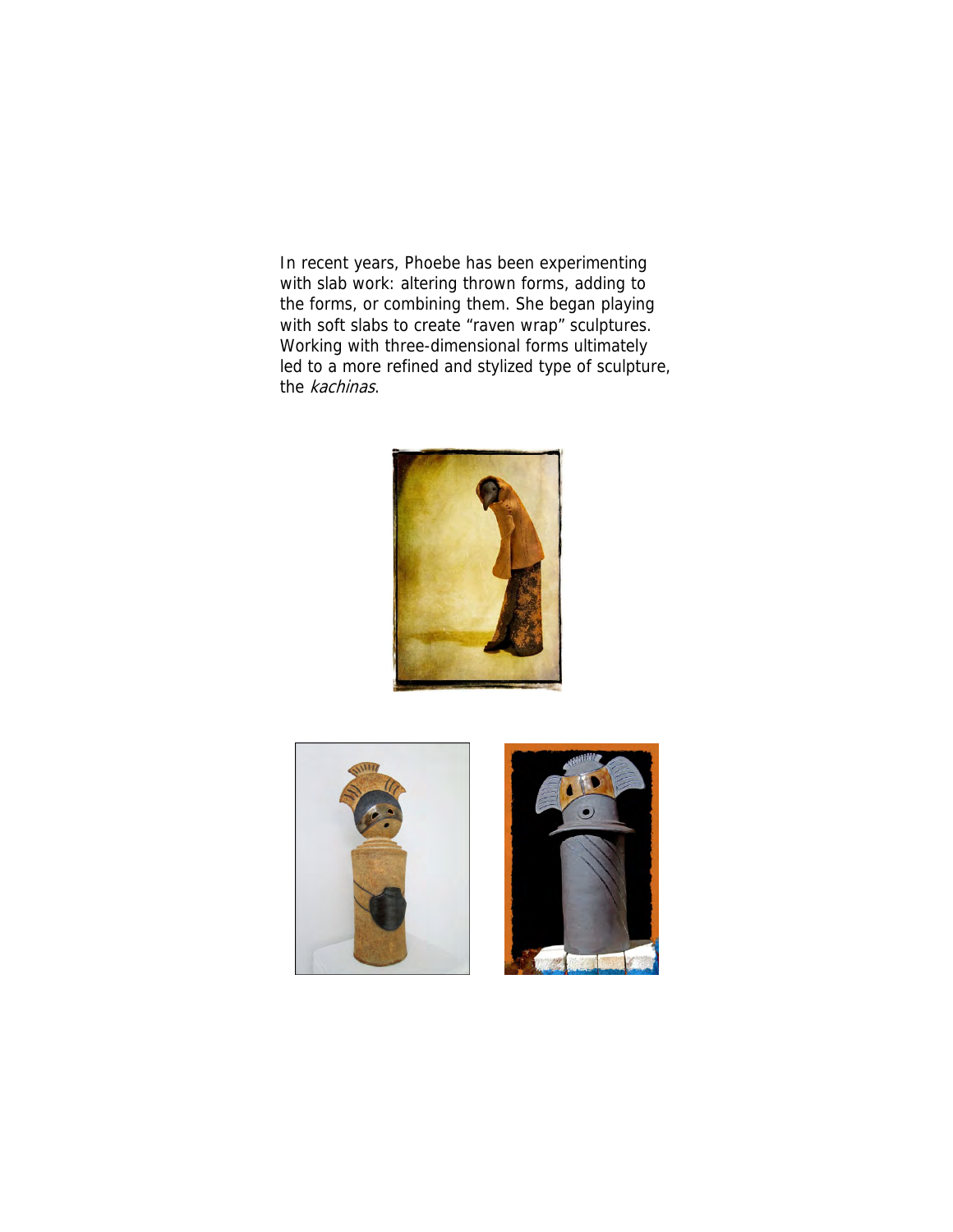A recent idea of combining architectural forms with miniature clay birds has given rise to the "raven havens." Birds are an important ingredient in Phoebe's life and have long been a theme in her clay work. In a large lot filled with trees in the upper reaches of Silver City, she is surrounded by colorful, migrating tropical birds, ever-present ravens, and the echoing cries of white-wing doves.



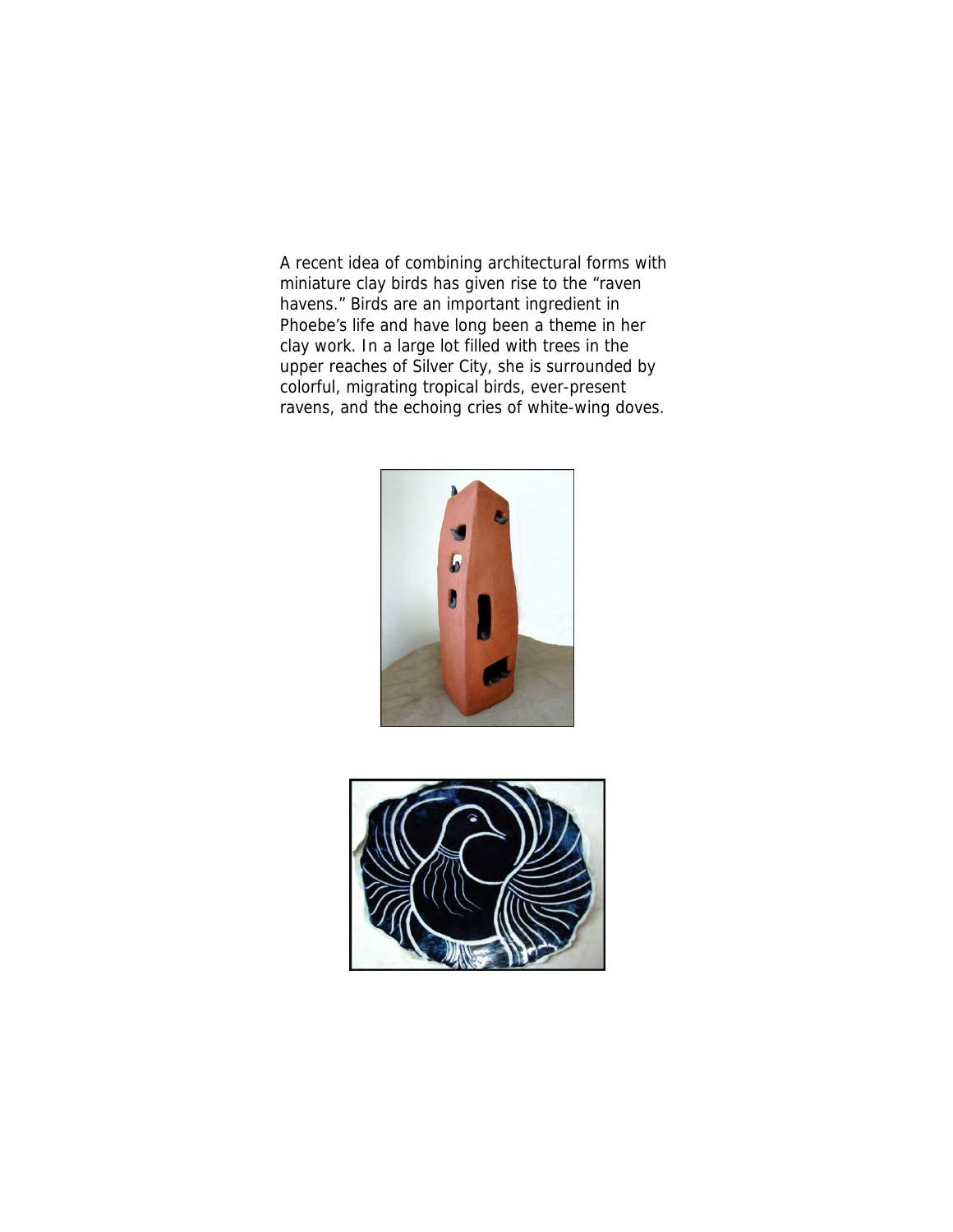Phoebe strives to create new forms, or adapt old ones, that express her sense of independence and a balance between refinement and spontaneity.

In the last analysis, Phoebe's designs are unique and constantly evolving. She has a need to create, to implement the ideas that come to her. Many of them come in dreams and in periods of silent reflection.

Phoebe says, "I feel a connection to—a part of the universe through creative process."

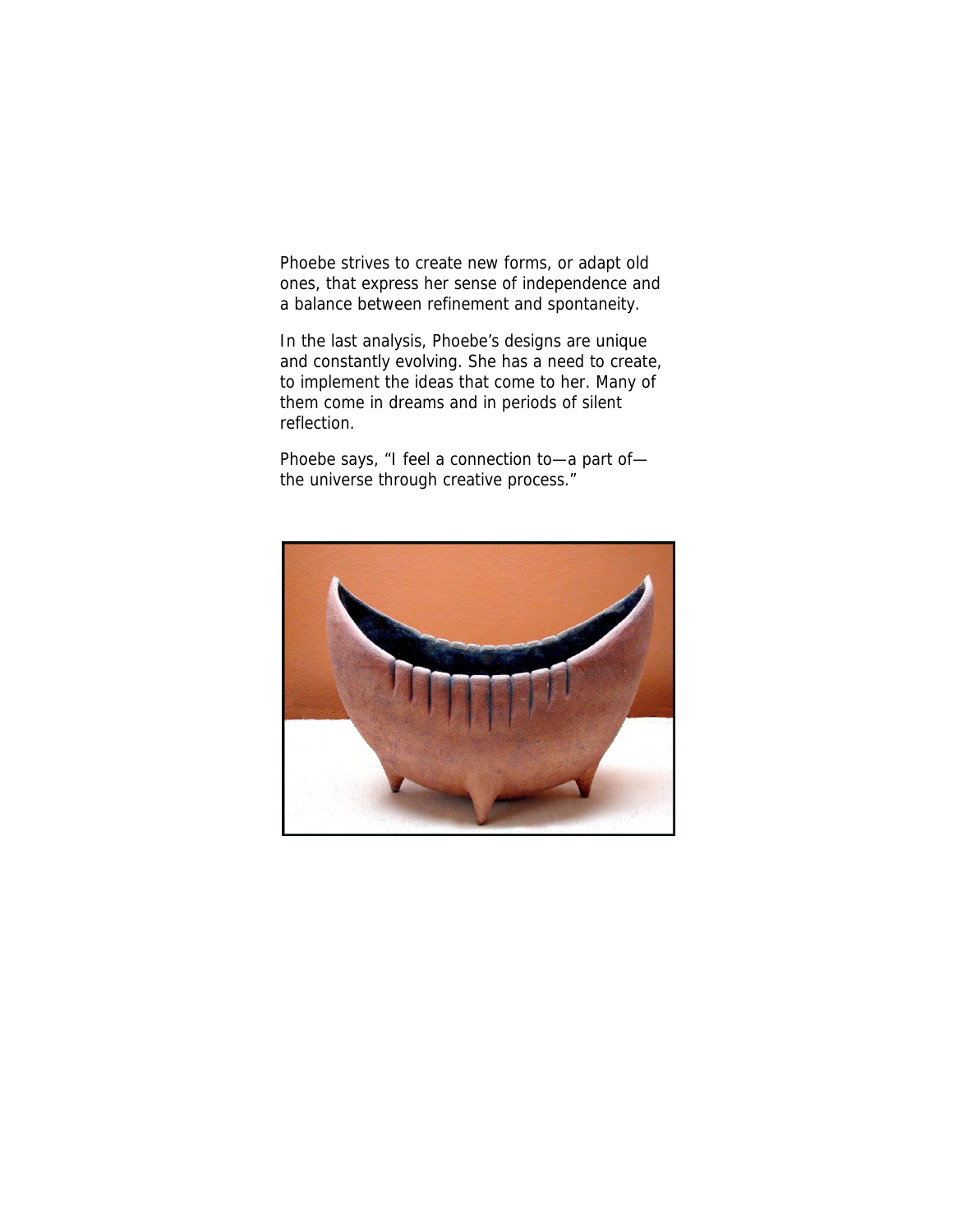## THE KACHINAS

Kachinas are important figures in the Pueblo cultures of northern New Mexico. They are the spiritual essence of all things that occur in the natural world.

Ceremonial kachina dancers typically have elaborate, colorful costumes. Woodcarvers create kachina dolls that represent the dancers, as a way of passing on tribal traditions. Renowned Hopi kachina-carver John Fredericks says, "We use kachinas to pray through."

Phoebe's kachinas represent various natural phenomena, native spirit figures and symbols (imagined as well as traditional), and at times a much-revered individual. Highly stylized, they are born of my own imagination, have simple lines, and are of the earth.

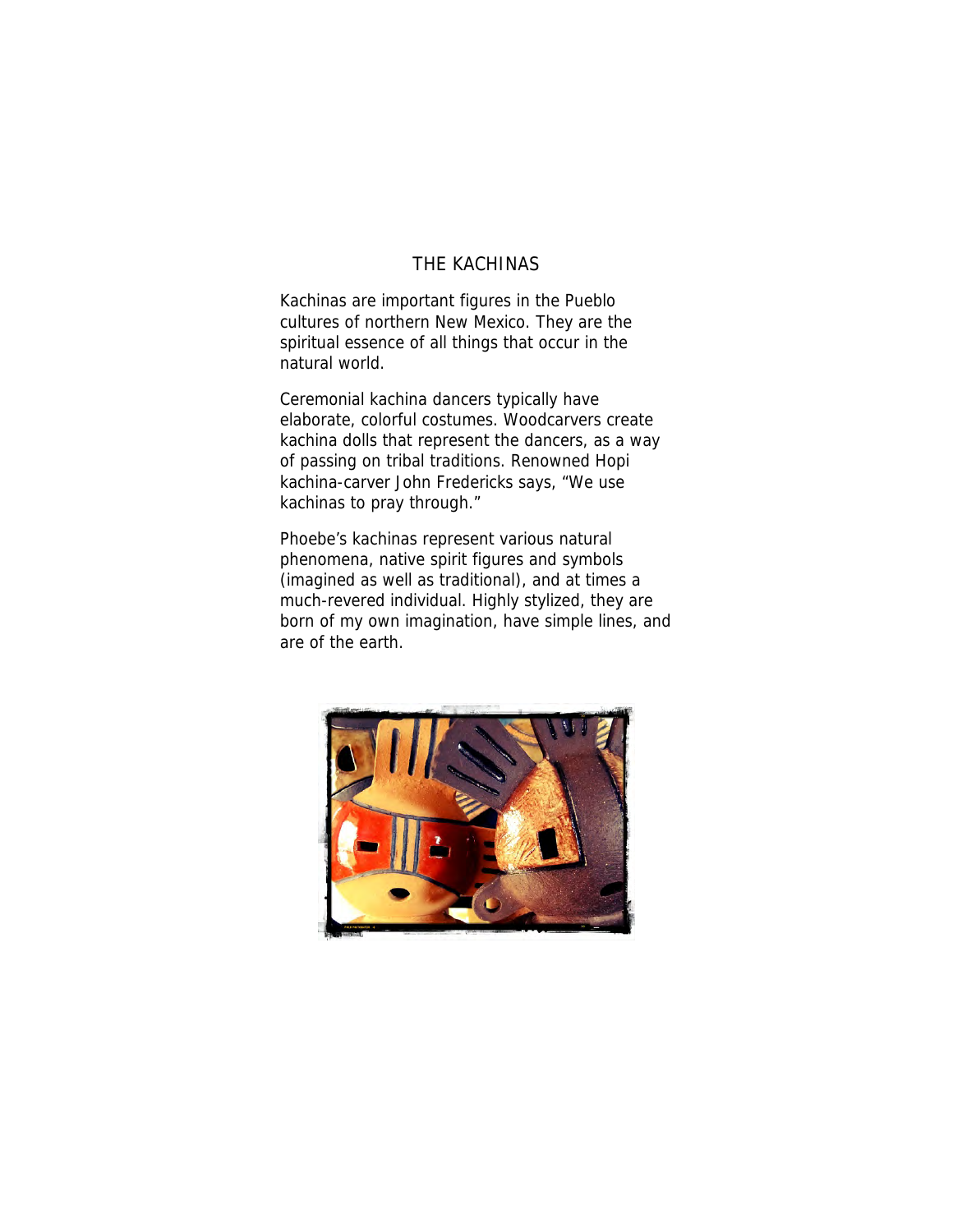## THE RAVENS

In much of Native American lore, the raven is honored as the source of the creation of man. It brings the light of the sun, and thus the dawning of understanding. The raven is the bearer of magic, and a harbinger of messages from the cosmos.

The raven is a keeper of secrets, instrumental in clarifying one's visions and innermost thoughts, and is often called upon for healing purposes. A creature of metamorphosis, it is a symbol of change and transformation.

For some, the raven is a trickster with a playful sense of humor.

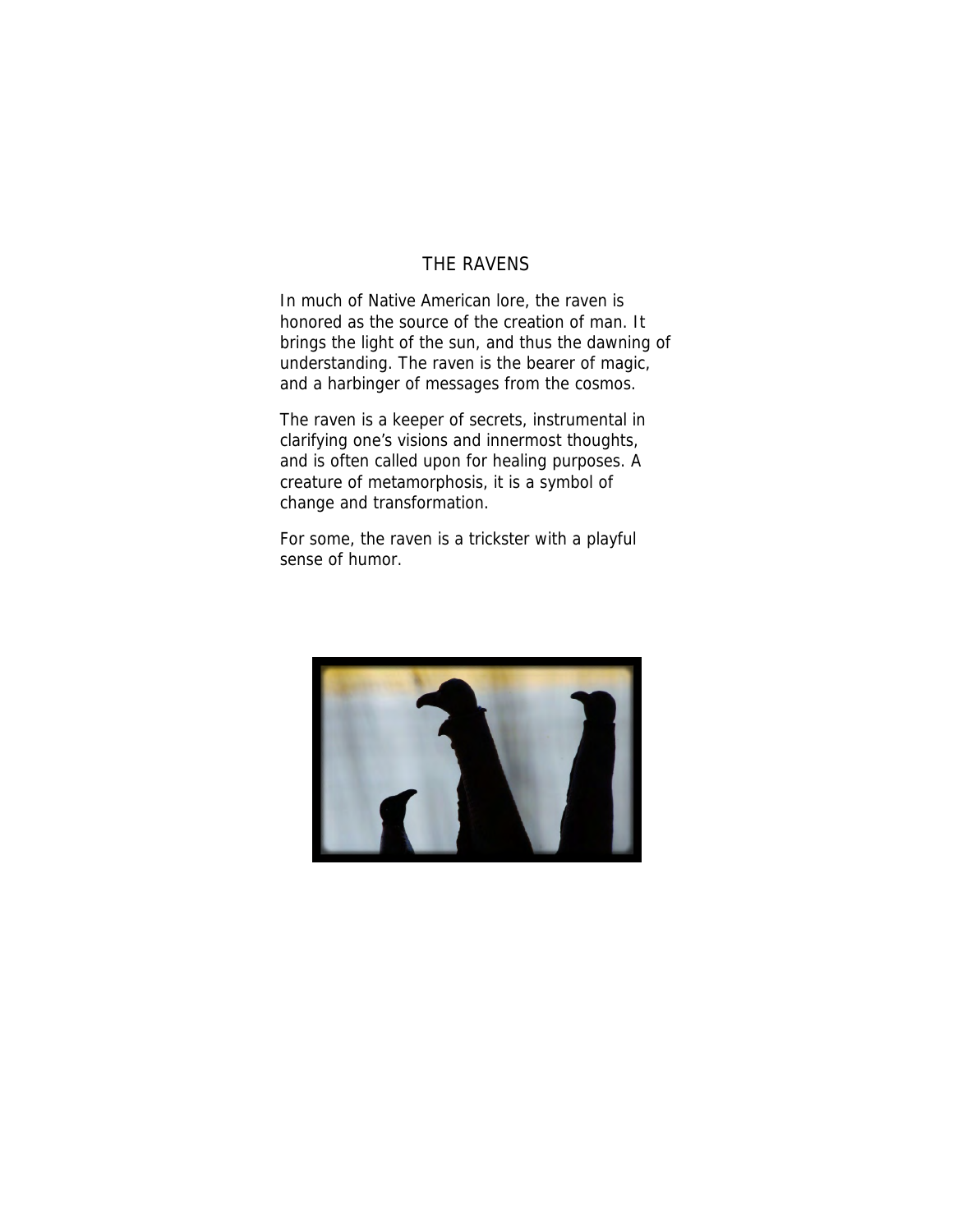## SELECTED RECOGNITIONS

"There's no such thing as competition if you're working on a style."

—bluesman Larry Johnson

Gilpin County Arts Association annual juried show, Central City, CO, 1987-2002; awarded Juror's Choice in 1994 and 1996 Mizel Arts Center (Denver) annual potters' show since 1983; featured artist in 2009 Sundowner Gallery, Tucumcari, NM, 1988-2006 Mustard Seed Gallery, Boulder, CO, guest artist, summer 1989 Exhibitions in Philadelphia, San Diego, and Minneapolis, 1992-1995 Howell-Cole Gallery, Denver, 1995-2001 Mimbres Region Art Council (NM) 2009 exhibit Copper Quail Gallery, Silver City, NM, since 2007; special kachina showing, summer 2010 Western New Mexico University juried art exhibitions since 2006; awarded first place in 2012 Potters for Peace (supporting ceramic efforts worldwide) since 1987; has served as western regional coordinator, advisory board member Kachinas y Más, show sponsored by the Biological Psychiatry Institute, 2012